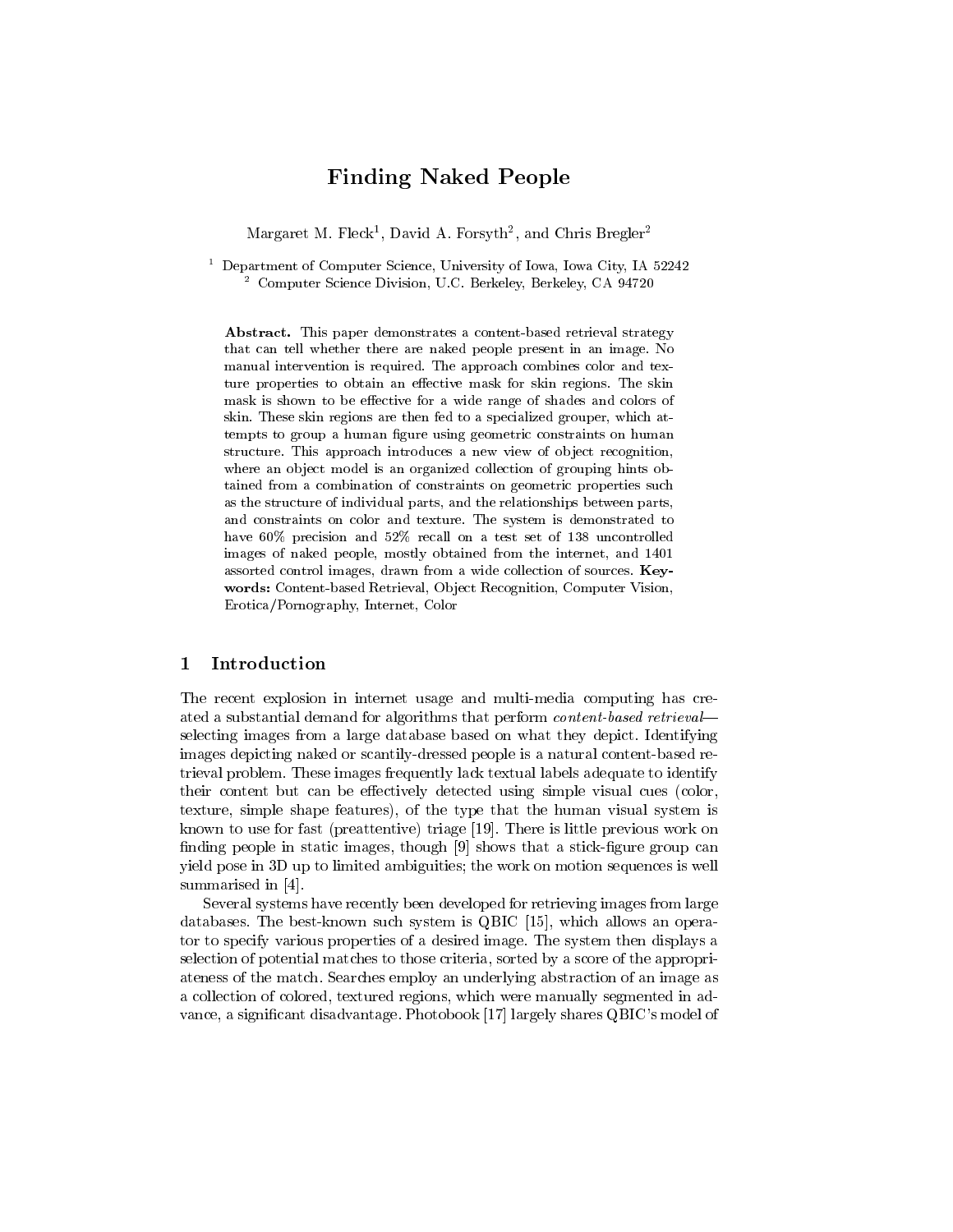an image as a collage of flat, homogenous frontally presented regions, but incorporates more sophisticated representations of texture and a degree of automatic  $\mathcal{L}$  and  $\mathcal{L}$  are positive and  $\mathcal{L}$  . The probability of Photobolic incorporates a simple notion of  $\mathcal{L}$ of objecting mining planets matching by an energy minimization strategy- matching  $\eta$ the approach does not adequately address the range of variation in ob ject shape and appears to require manually segmented images for all but the second casespearance based matching is also used in  $[8]$ , which describes a system that forms a wavelet based decomposition of an image and matches based on the coarse-scale appearance- Similarly Chabot  uses a combination of visual appearance and text-based cues to retrieve images, but depends strongly on text cues to identify ob jects- However appearance is not a satisfactory notion of content as it is only loosely correlated with object identity.

Current ob ject recognition systems represent models either as a collection of geometric measurements or as a collection of images of an ob ject- This informa tion is then compared with image information to obtain a match- Most current systems that use geometric models use invariants of an imaging transformation to index models in a model library, thereby producing a selection of recognition hypotheses- These hypotheses are combined as appropriate and the result is back-projected into the image, and verified by inspecting relationships between the backpro jected outline and image edges- An extensive bibliography of this approach a contract and approach a contract and a contract and a contract and a contract and a contract of the

Systems that recognize an object by matching a view to a collection of images rs and the ject proceed in one of two ways- and the ones of proceeding the sample and the correspondence of between image points and points on the model of some object is assumed known and an estimate of the appearance in the image of that object is constructed from correspondences- The hypothesis that the ob ject is present is then veri
ed using the estimate of appearance  $\mathbf{I} = \mathbf{I}$  , the computes appearance approach computes a feature ture vector from a compressed version of the image and uses a minimum distance classi
er to match this feature vector to feature vectors computed from images of ob jects in a range of positions under various lighting conditions - Neither class of system copes well with models that have large numbers of internal de grees of freedom nor do they incorporate appropriate theories of parts. I distinct part-based recognition systems are strongly oriented to recovering cross-sectional information, and do not treat the case where there are many parts with few or no individual distinguishing features $[22]$ .

Typical images of naked people found on the internet: have uncontrolled backgrounds; may depict multiple figures; often contain partial figures; are static images and have been taken from a wide variety of camera and the camera angles emay be oriented sideways or may viewed from above-

#### $\overline{2}$ A new approach

Our system for detecting naked people illustrates a general approach to ob ject recognition-term and algorithm and algorithm and algorithm and algorithm and algorithm and algorithm and algorithm and algorithm and algorithm and algorithm and algorithm and algorithm and algorithm and algorithm and algor

rst locates images containing large areas of skincolored region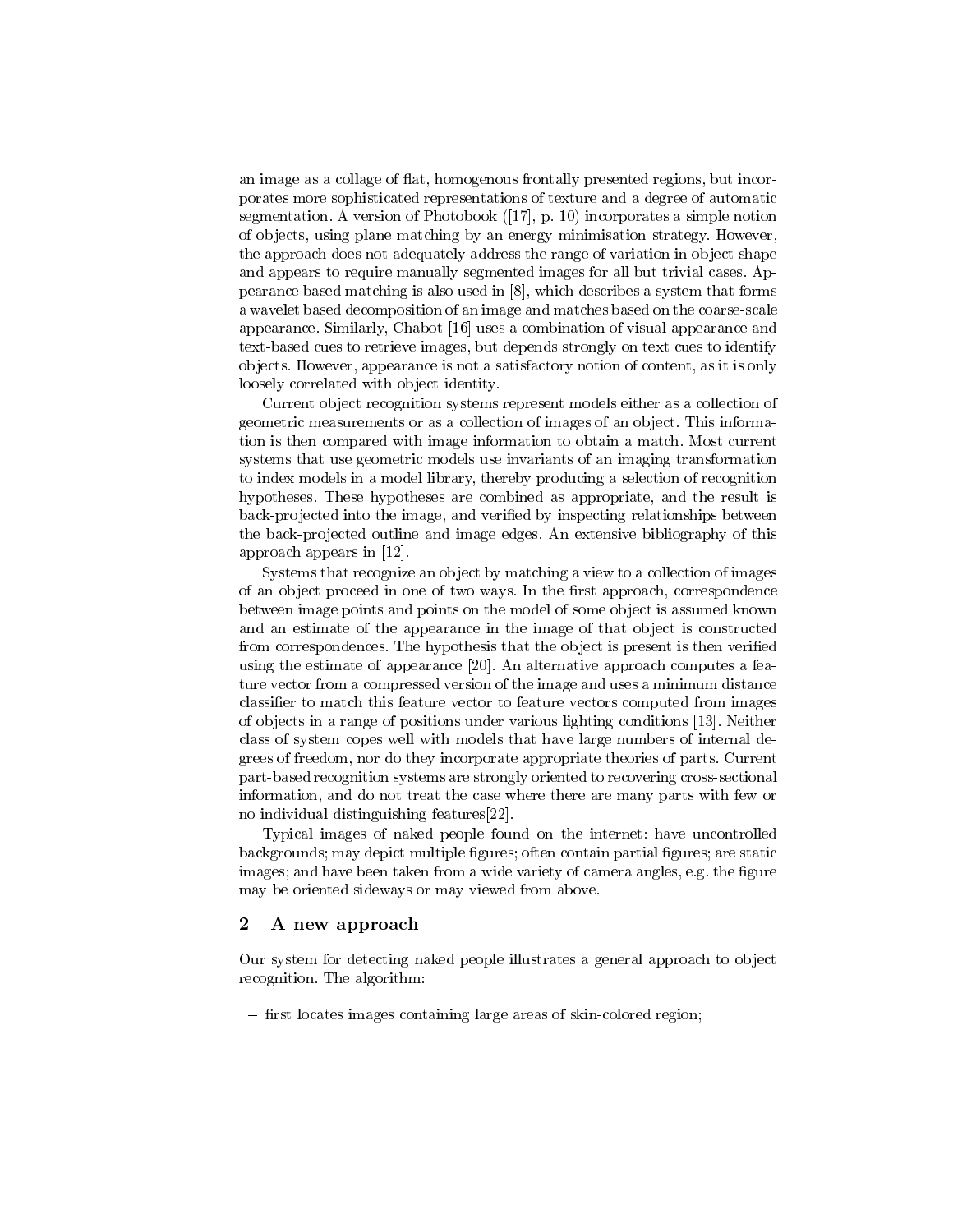the second contract the second electric secondary them into positions and groups them into positions and posit sible human limbs and connected groups of limbs, using specialised groupers which incorporate substantial amounts of information about object structure.

Images containing sufficiently large skin-colored groups of possible limbs are reported as potentially containing naked people-

### $\mathbf{F}$ . Finding Skin

The appearance of skin is tightly constrained- The color of a humans skin is cre ated by a completence of blood  $\{1, \ldots, n\}$  and melaning  $\{1, \ldots, n\}$  ,  $\{1, \ldots, n\}$  , we can also fore human skin has a restricted range of hues- Skin issomewhat saturated but not deeply saturated- Because more deeply colored skin is created by adding melanin, the range of possible hues shifts toward yellow as saturation increases. Finally skin has little texture extremely hairy sub jects are rare- Ignoring re gions with high-amplitude variation in intensity values allows the skin filter to eliminate more control images-

The skin filter starts by subtracting the zero-response of the camera system, estimated as the smallest value in any of the three colour planes omitting loca tions with the pixels of the image edges to avoid potentially significant desature ration-based input R G and B values are transformed into a logopponent representative representative represent  $\mathcal{S}$  is a cf e-double the log transformation the log transformation the log transformation the three log transformation that is a contract of the top three log transformation to the top three log transformation to the opponent values are  $I = L(G)$ ,  $R_g = L(R) - L(G)$ , and  $B_g = L(B) - \frac{2(S-1)(1-\epsilon)}{2}$ . The green channel is used to represent intensity because the red and blue chan nels from some cameras have poor spatial resolution-

next smoothed texture and color planes are extracted-color and and By and By arrays  $y$  arrays arrays are smoothed with a median 
lter- To compute texture amplitude the intensity image is smoothed with a median filter, and the result subtracted from the original image- The absolute values of these dierences are run through a second median niter.

 $T$  texture and the smoothed smoothed smoothed Rg  $\alpha$  and  $B$  values are the smoothed passed by values are the smoothed Rg and By values are the smoothed Rg and By values are the smoothed Rg and By values are the smoothe to a tightlytuned skin 
lter- It marks as probably skin all pixels whose texture amplitude is small and whose the saturation values are all the saturation values are appropriated to make the range of hues considered to be appropriate changes with the saturation, as describe above-the same in the government for good performance- (the same same complete  $\sim$ range of hues is used for all saturations, significantly more non-skin regions are accepted.

Because skin reflectance has a substantial specular component, some skin areas are desaturated or even white- Under some illuminants these areas appear as blueish or greenish owhite- These areas will not pass the tightlytuned skin filter, creating holes (sometimes large) in skin regions, which may confuse geometrical analysis- Therefore output of the initial skin 
lter is re
ned to include adjacent regions with almost appropriate properties-

Specifically, the region marked as skin is enlarged to include pixels many of whose neighbors passed the initial 
lter- If the marked regions cover at least

All operations use a fast multi-ring approximation to the median filter  $\lceil 0 \rceil$ .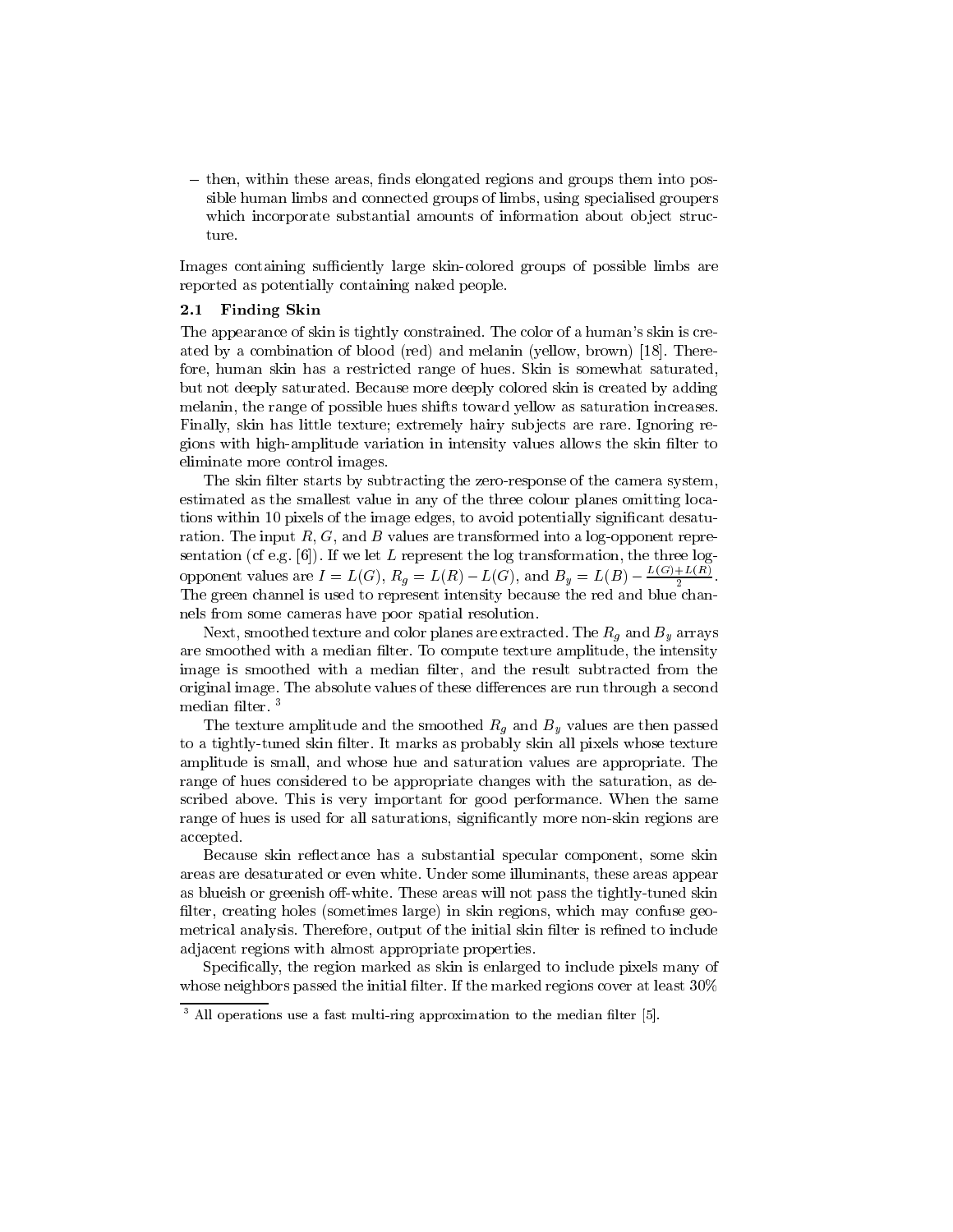of the image area the image will be referred for geometric processing- Finally to trim extraneous pixels the algorithm unmarks any pixels which do not pass a more lenient version of the skin filter, which imposes no constraints on texture amplitude and uses less exacting constraints on hue and saturation-

#### Grouping People 3

The human figure can be viewed as an assembly of nearly cylindrical parts, where both the individual geometry of the parts and the relationships between parts are constraints of the geometry of the skeleton- fraction-state constraints on the DF parts in the corresponding constraints on the corresponding  $\sim$  images regions-  $\sim$   $\sim$ induced constraints provide an appropriate and effective model for recognizing human figures.



Fig- - Left grouping rules arrows specify how to assemble simple groups eg body segments into complex groups eg limb segment girdles These rules incorporate constraints on the relative positions of D features- induced by constraints on D body parts. Dashed lines indicate grouping rules that are not yet implemented. Middle: the grouper rejects this assembly of thighs and a spine the dashed line represents the pelvis) because the thighs would occlude the trunk if a human were in this posture, making the trunk's symmetry impossible to detect. Right: this hip girdle will also be rejected. Limitations on hip joints prevent human legs from assuming positions which could project to such a configuration.

The current system models a human as a set of rules describing how to assemble possible girdles and spinethight groups from the input to the input to the input to the input to the geometric grouping algorithm is a set of images, in which the skin filter has marked areas in the state of Cannon states with the contract of Canny and Cannys and Cannys and Cannys and Can detector, with relatively high smoothing and contrast thresholds, is applied to these skin areas to obtain a set of connected edge curves- Pairs of edge points with a nearparallel local symmetry  $\mathcal{A}$  symmetry  $\mathcal{A}$  such a straightforward algorithmof points forming regions with roughly straight axes ("ribbons"  $[2]$ ) are found using an algorithm based on the Hough transformation-

Grouping proceeds by first identifying potential segment outlines, where a segment outline is a ribbon with a straight axis and relatively small variation in average width- and the matrix that may form parts of the same segment are merged  $\alpha$ and suitable pairs of segments are joined to form model the model model  $\pi$ is satisfactory here, so the upper bound on the aspect ratio of 3D limb segments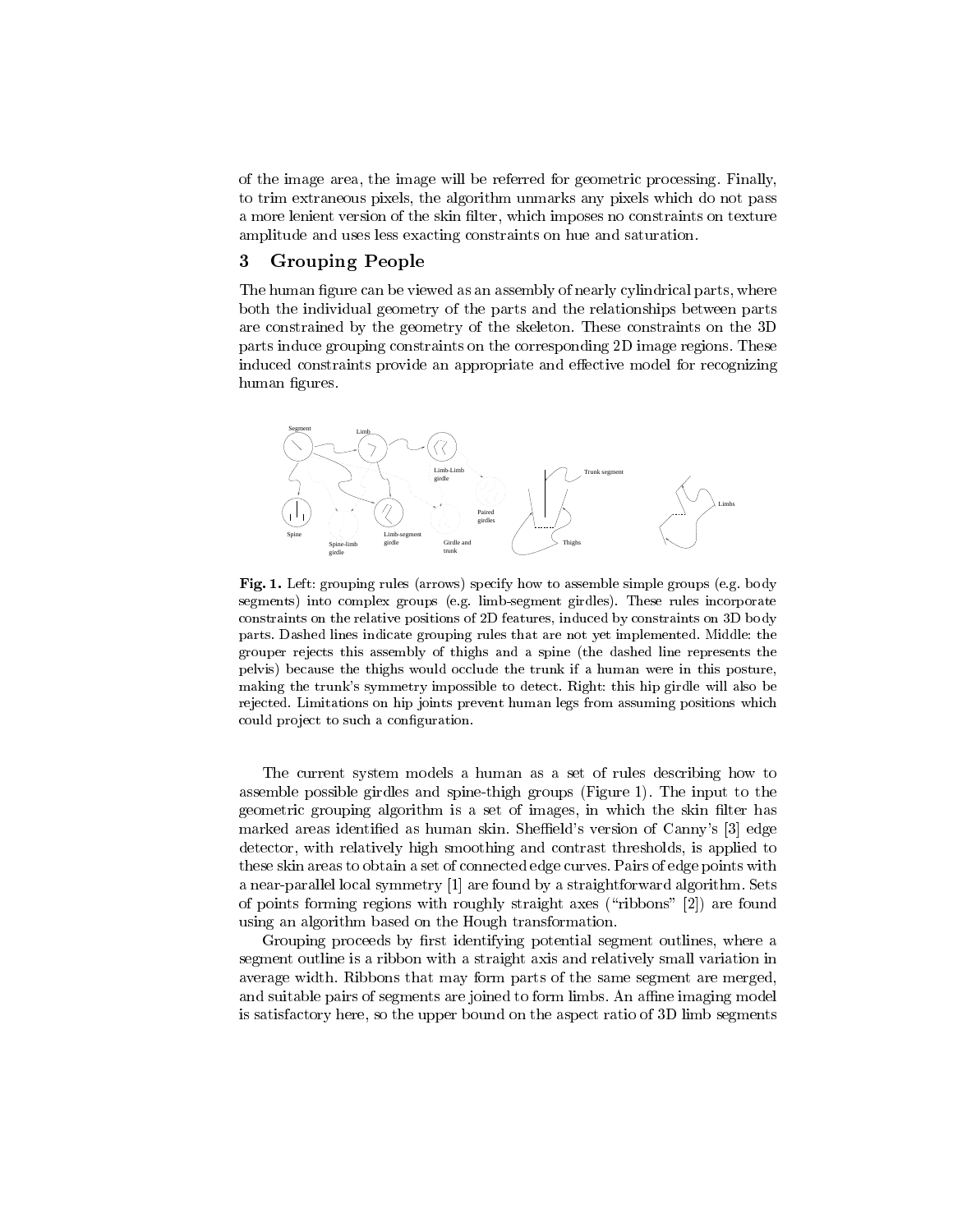induces an upper bound on the aspect ratio of 2D image segments corresponding to limbs- Similarly we can derive constraints on the relative widths of the D segments.



 $-$  -grouping a spine and two thighs Top left the segment assumed that will be grouped as this a spine completely continue to the edges showing the upper bounds on segments length and the their associated symmetries; Top right the spine and thigh group assembled from the image segments-induced from the image of the image of the image of the image of the image o

Specifically, two ribbons can only form part of the same segment if they have similar widths and axes-  $\sim$  and a limit if the intervalse matrix  $\sim$  . The intervalse intervalse intervalse  $\sim$ intersect; there is skin in the interior of both ribbons; their average widths are similar and in joining their axes not too many edges must be crossed- There is no angular constraint on axes in grouping limits-during limits-during limits-during limits-during limits-during  $\mathcal{L}$ contains many groups that do not form parts of human-like shapes: they are unlikely to survive as grouping proceeds to higher levels-

The limbs and segments are then assembled into putative girdles- There are grouping procedures for two classes of girdle; one formed by two limbs, and one formed by one limb and a segment- The latter case is important when one limb segment is modern by cropping or by cropping, which constraint associated with a constraints associated with  $\sim$ these girdles are derived from the case of the hip girdle and use the same form of interval-based reasoning as used for assembling limbs.

Limblimb girdles must pass three tests- The two limbs must have similar with the must be a line segment the person  $\mu$  is the second theory whose  $\mu$ position is bounded at one end by the upper bound on aspect ratio, and at the other by the symmetries forming the limb and whose length is similar to twice the average width of the limit of the limit of the limit of the limit of the limit of the limit of the limit of the limit of the limit of the limit of the limit of the limit of the limit of the limit of the limit of the limit of configurations : limbs in a girdle may not cross each other, they may not cross other segments or limbs, and there is a forbidden configuration of kneecaps (see gure - A limbsegment girdle is formed using similar constraints but using a limb and a segment.

Spine-thigh groups are formed from two segments serving as upper thighs, and a third which serves as a trunk-base similar must be the trunk-base of the trunkaverage widths, and it must be possible to construct a line segment between their ends to represent a pelvis in the manner described above- The trunk seg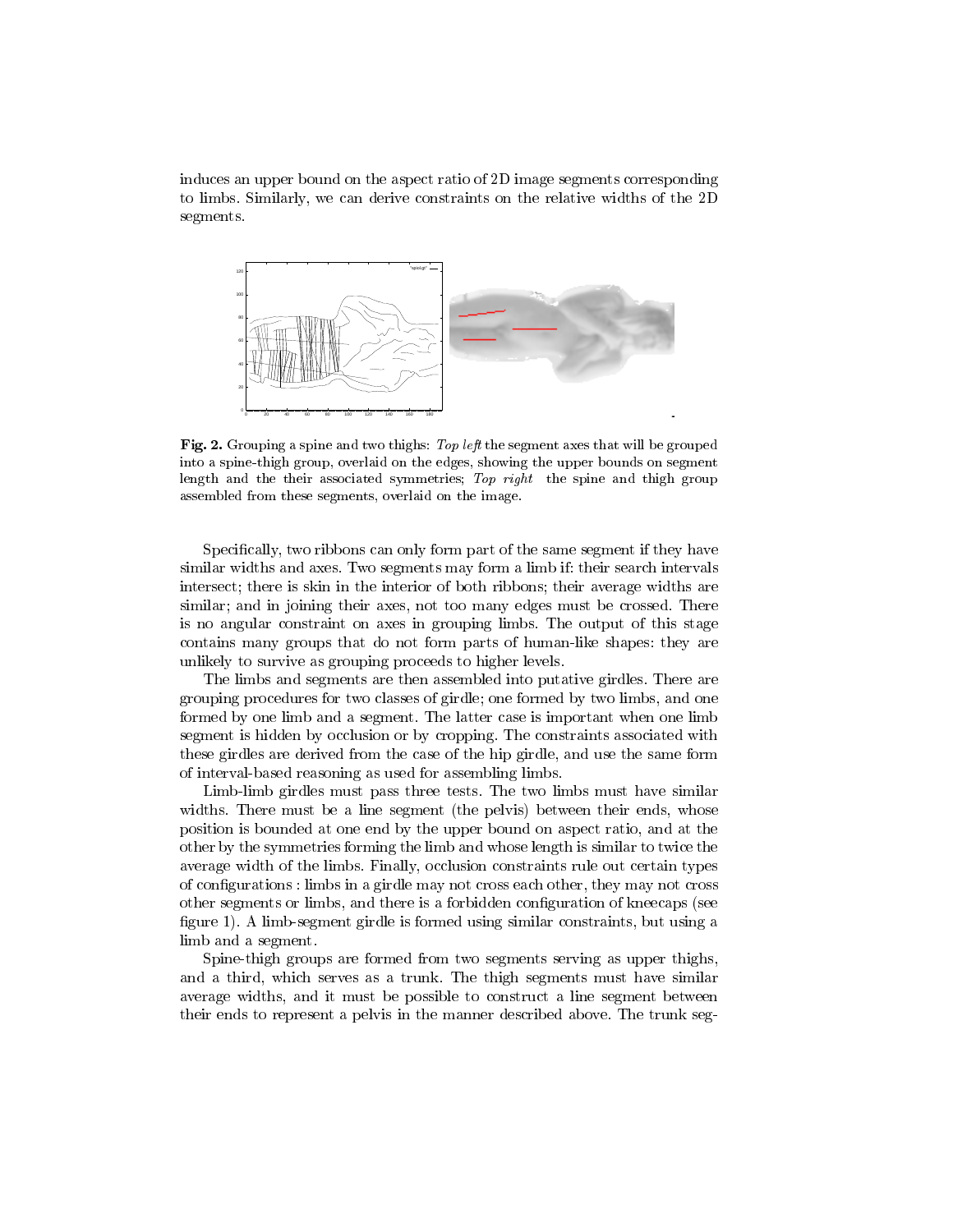ment must have an average width similar to twice the average widths of the thigh segments- Finally the whole con
guration of trunk and thighs must sat isfy geometric constraints depicted in 
gure - The grouper asserts that human figures are present if it can assemble either a spine-thigh group or a girdle group. Figure 2 illustrates the process of assembling a spine-thigh group.

#### Experimental Results  $\overline{4}$

The performance of the system was tested using the system was tested using using  $\mathbf{r}_1$ people and assorted control images containing some images of people but none of naked people- Most images were taken with nominal bitspixel in each color channel- The target images were collected from the internet and by scanning or rephotographing images from books and magazines- They show a very wide range of postures- some depict several people, several people some Some depict only small parts of the bodies of one or more people- Most of the people in the images are Caucasians a small number are Blacks or Asians-

Five types of control image were used

- $-$  1241 images sampled  $\,$  from an image database produced by California De-  $\,$ partment of Water Resources (DWR), including landscapes, pictures of animals, and pictures of industrial sites,
- images of clothed people a mixture of Caucasians Blacks Asians and Indians, largely showing their faces, 3 re-photographed from a book and the rest photographed from live models at the University of Iowa
- as sorted images from a CD included with an issue of MacHormat and MacFormat and MacFormat and MacFormat and M
- assorted personal photos rephotographed with our CCD camera and
- pictures of ob jects and textures taken in our laboratory for other purposes-

The DWR images are by pixels- The images from other sources were reduced to approximately the same size- Table summarizes the performance of each stage of the system.

Mistakes by the skin 
lter occur for several reasons- In some test images the naked people most or y smaller most or all of the skin area is described in the skin area in the skin area is rststage skin i fan de fan de skin de skin it fan de skin it fan de skin fan de skin skin de skin de skin de s because they contain people particularly several closeup portrait shots- Other control images contain material whose color closely resembles that of human skin particularly wood and the skin or fur of certain animals- All but of our control images of faces and clothed people failed the skin filter primarily because many of the faces occupy only a small percentage of the image area- In of these images the face was accurately marked as skin- In more a substantial portion of the face was marked, suggesting that the approach provides a useful presses that programs that manual faces is largely in the remaining images in the  $\Delta$  -  $\mu$ due to the small size of the faces, desaturation of skin color, and fragmentation of the face when eye and mouth areas are rejected by the skin filter.

The sample consists of every tenth image; in the full database, images with similar numbers tend to have similar content.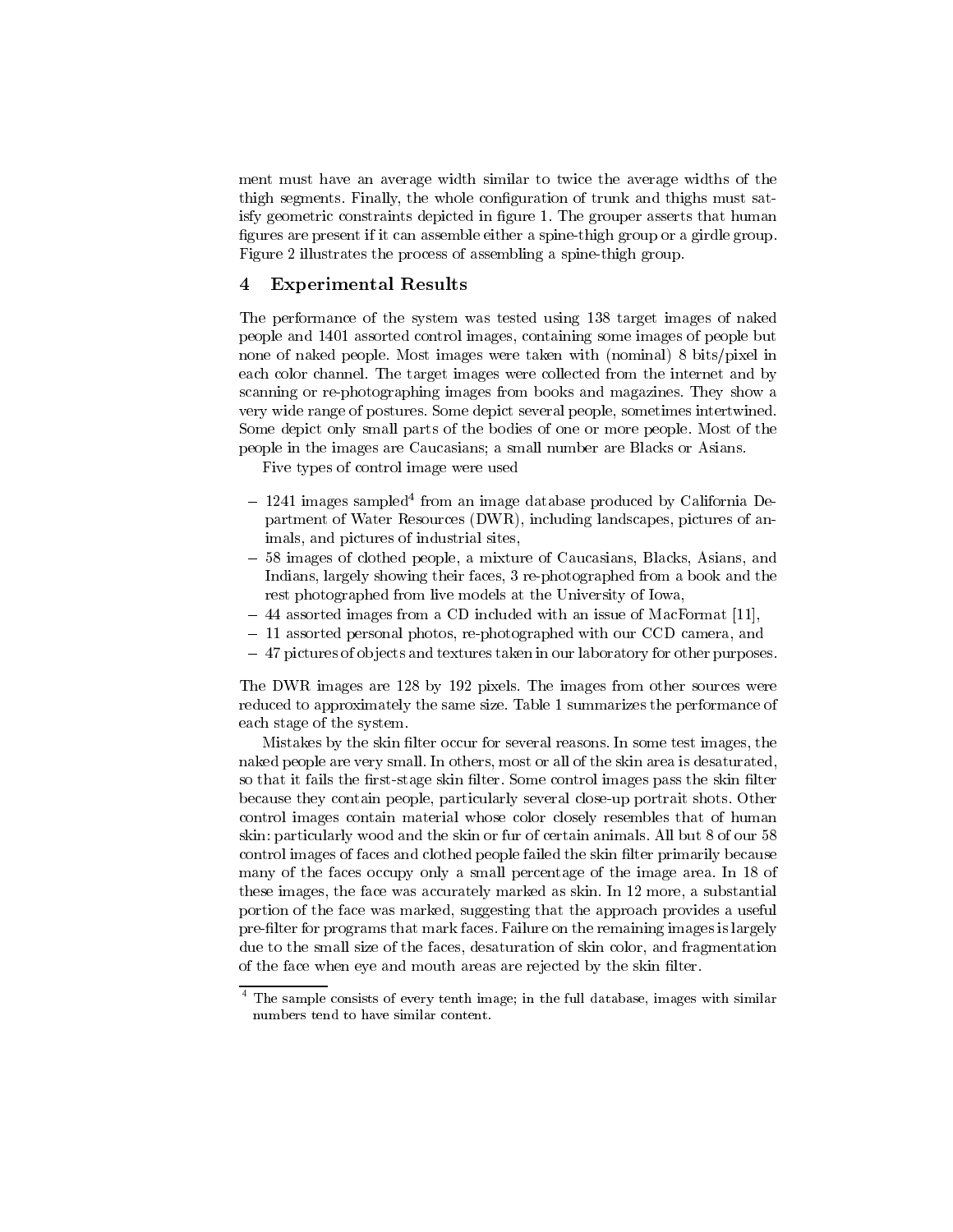Figures illustrate its performance on the test images- Con
gurations marked by the spinethigh detector are typically spines- The girdle detector often marks structures which are parts of the human body but not hip or shoul as girdless no ma problem as the problem problem is the program is trying to detect. the presence of humans, rather than analyze their pose in detail.

False negatives occur for several reasons- Some closeup or poorly cropped images do not contain arms and legs, vital to the current geometrical analysis algorithm- Regions may have been poorly extracted by the skin lter due to desaturation- The edge 
nder may fail due to poor contrast between limbs and . Structure surroundings- in the image of the image of the image of the image of the image of the image  $\mu$ colored items of clothing confuses the grouper-confuses the grouper uses the since  $\alpha$ only segments that come from bottom up mechanisms and does not predict the presence of segments which might have been missed by occlusion, performance is notably poor for side views of gures with arms hanging down- Figures s shown typical performance on control images-into the current implementation in frequently confused by groups of parallel edges as in industrial scenes and sometimes accepts ribbons lying largely outside the skin regions- We believe the latter problem can easily be corrected.



Fig- - Typical images correctly classied as containing naked people The output of the shown-distribution is shown-distribution and in red-sequence over  $\Delta$  - and in spines over  $\Delta$ segment overlaid in blue overlaid in blue overlaid in blue overlaid in blue overlaid in blue overlaid in blue

|                                                        |               | eliminated by eliminated by       | marked as containing |
|--------------------------------------------------------|---------------|-----------------------------------|----------------------|
|                                                        | lskin filter  | geometrical analysis naked people |                      |
| test images                                            | $13.8\%$ (19) | $134.1\%$ (47)                    | $152.2\%$ (72)       |
| control images $92.6\%$ (1297) $\overline{4.0\%}$ (56) |               |                                   | $3.4\%$ (48)         |

Table - Overall classication performance of the system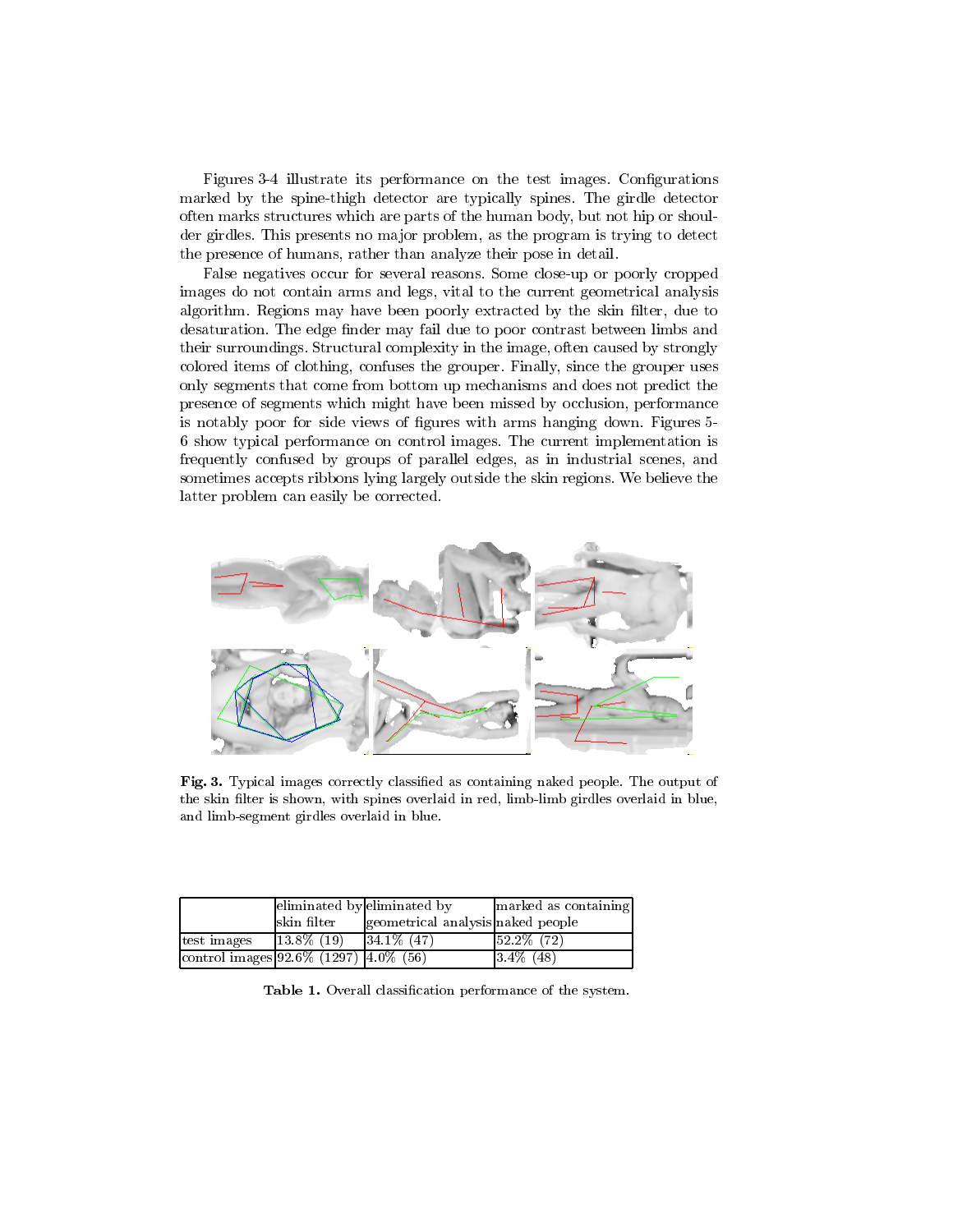

Fig- - Typical false negatives the skin lter marked signicant areas of skin- but the geometrical analysis could not find a girdle or a spine. Failure is often caused by absence of limits-included interactions not include in the geometrical model model model model model model mod (notably side views).



Fig. . A collection of typical control images which were control in the correct of the correct of the correct  $\mathcal{M}$ images by our system All contain at least skin pixels- and so would be classied as containing naked people if the skin filter were used alone.

## Discussion and Conclusions

From an extremely diverse set of test images, this system correctly identifies - as containing naked people- On an equally diverse and quite large set of  $\alpha$  is content in the images-dimensionless only of the images-dimensionless  $\alpha$  is the terminology of  $\alpha$ based retrieval, the system is displaying  $52\%$  recall and  $60\%$  precision against a large control set . Both skin nitering and geometric processing are required for

 $\sim$  *Recall* is the percentage of test images actually recovered;  $\emph{precusion}$  is the percentage of recovered material that is desired



Fig- - Typical control images wrongly classied as containing naked people These images contain people or skin colored material animal skin- wood- bread- o white walls) and structures which the geometric grouper mistakes for spines or girdles. The  $\alpha$  - in the industrial is frequently confused by  $\alpha$  in the industrial images, as industrial images,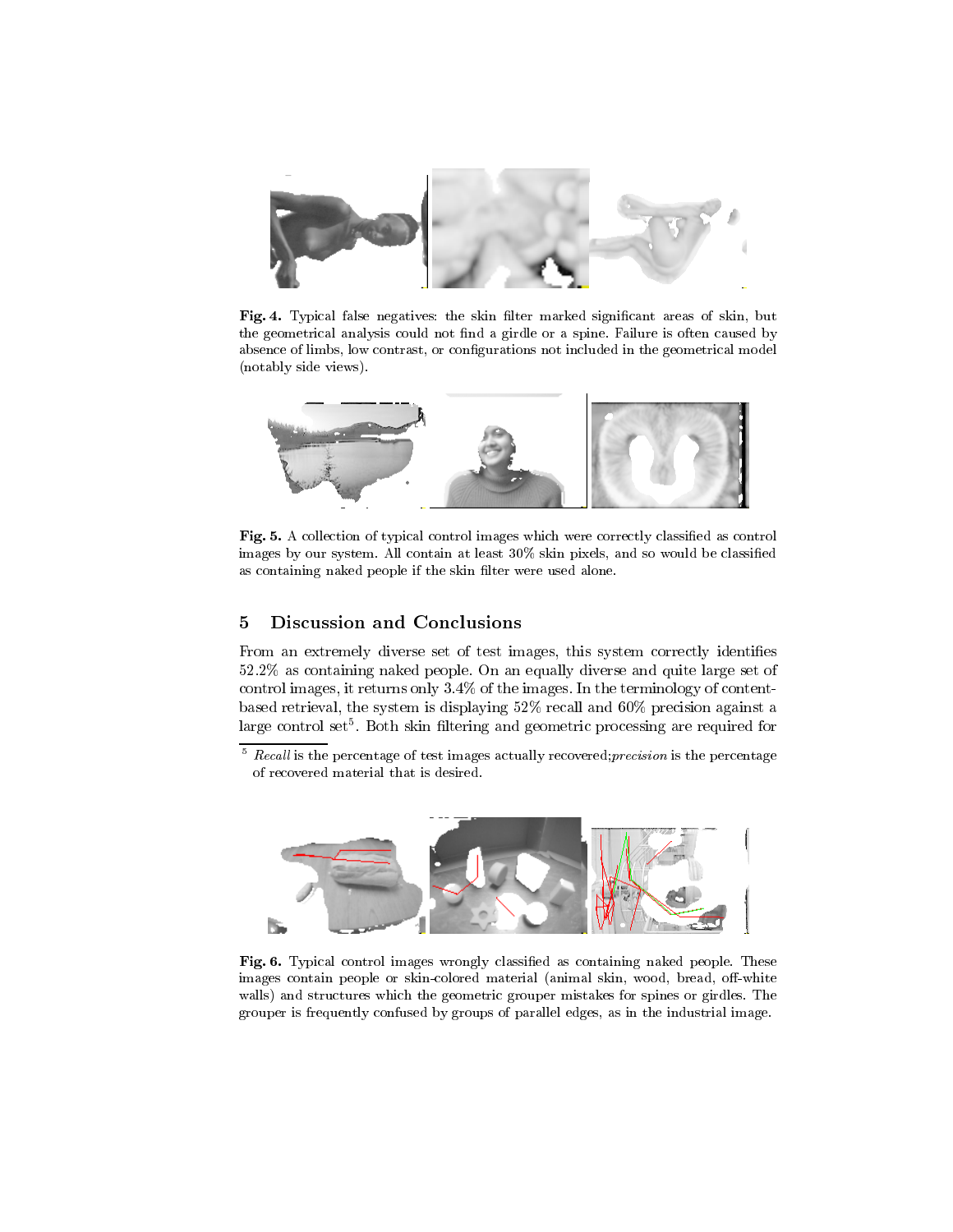this level of performance the skin 
lter by itself has better recall - but returns twice as many false positives- This is an extremely impressive result for a highlevel query 
nd naked people on a very large image database with no manual intervention and almost no control over the content of the test and control images.

This system demonstrates detection of jointed objects of highly variable shape in a diverse range of poses seen from many dierent camera positions- It also demonstrates that color cues can be very effective in recognizing objects that whose color is not heavily saturated and whose surfaces display significant specular effects, under diverse lighting conditions, without relying on preprocessing to remove specularities- While the current implementation uses only very simple geometrical grouping rules, covering only poses with visible limbs, the performance of this stage could easily be improved- In particular the ribbon detector should be made more robust; detectors should be added for non-ribbon features (for example, faces); grouping rules for structures other than spines and girdles should be added; grouping rules should be added for close-up views of the human body. body and the contract of the contract of the contract of the contract of the contract of

The reason we have achieved such good performance and expect even better performance in the future, is that we use object models quite different from those common the second computer vision to the supplementation of proposals in  $\vert$  in the  $\vert$  in the second computer of  $\vert$ new system, an object is modelled as a loosely coordinated collection of detection and grouping rules-be cognized in recognized if a suitable group can be built-These grouping rules incorporate both surface properties (color and texture) and simple shape information- In the present system the integration of dierent cues is simple (though effective), but a more sophisticated recognizer would integrate them more closely- This type of model gracefully handles ob jects whose precise geometry is extremely variable where the identi
cation of the ob ject depends heavily on nongeometrical cues e-g- color and on the interrelationships between parts- while our present model is model in the islamic complete and is no means completely and there is good reason to believe that an algorithm could construct a model of this form, automatically or semi-automatically, from a 3D object model.

Finally, as this paper goes to press, a second experimental run using a substantially improved version of the grouper has displayed 44 % recall and an extraordinary 74  $\%$  precision on a set of 355 test images and 2782 control images from extremely diverse sources.

Acknowledgements: We thank Joe Mundy for suggesting that the response of a grouper may indicate the presence of an ob ject and Jitendra Malik for helpful suggestions This research was supported by the National Science Foundation under grants IRI (IRI) IRI (IRI) IRI (IRI) IRI (IRI) IRI (IRI) IRI (IRI) IRI (IRI) IRI (IRI) IRI (IRI) IRI (IRI) IRI Young Investigator award- an NSF Digital Library award IRI - and under CDA - an instrumentation award

### References

 Brady- J Michael and Haruo Asada Smoothed Local Symmetries and Their Implementation-between the contraction-between the contraction-between the contraction-between the contraction-